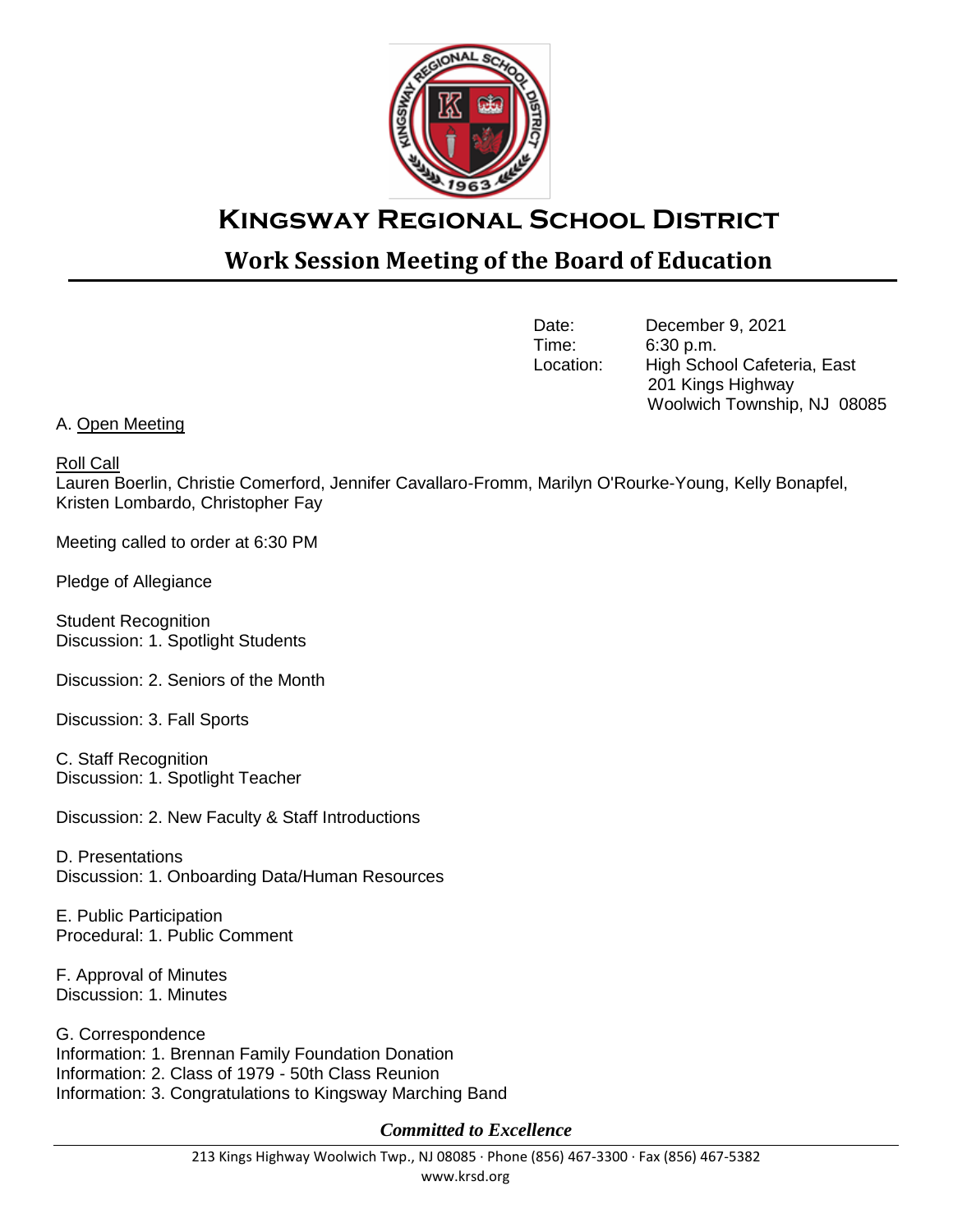H. Approval of Action Items Discussion: 1. Approval of Action Items

I. Personnel

Discussion: 1. Resignations, Retirements and Terminations

Discussion: 2. Appointments and Reappointments

Discussion: 3. Change of Status (Name change, rescind position, corrections, transfers, guide movement)

Discussion: 4. Employment - Schedule "B", Staff Workers, Unpaid Volunteers

Discussion: 5. Leaves of Absence

J. Finance Discussion: 1. Budget Line Item Transfers

Discussion: 2. Payment of Claims

Discussion: 3. Board Secretary's Certification

Discussion: 4. Receipt and Acceptance of Board Secretary's Monthly Report

Discussion: 5. Receipt and Acceptance of Student Activity and Athletic Account Financial Reports

Discussion: 6. Transportation Jointure

Discussion: 7. School Security Grant Award Acceptance

K. Curriculum & Instruction Discussion: 1. Professional Development - Staff Attendance at Trainings, Seminars, Conventions, & Conferences

Discussion: 2. Professional Learning Workshops

L. General Administration Discussion: 1. Discussion Items

Discussion: 2. Enrollment Report

Discussion: 3. Emergency Drills

Discussion: 4. Student Discipline, Violence/Vandalism, HIB

Discussion: 5. HIB - Completed Investigation Reports



*Committed to Excellence*